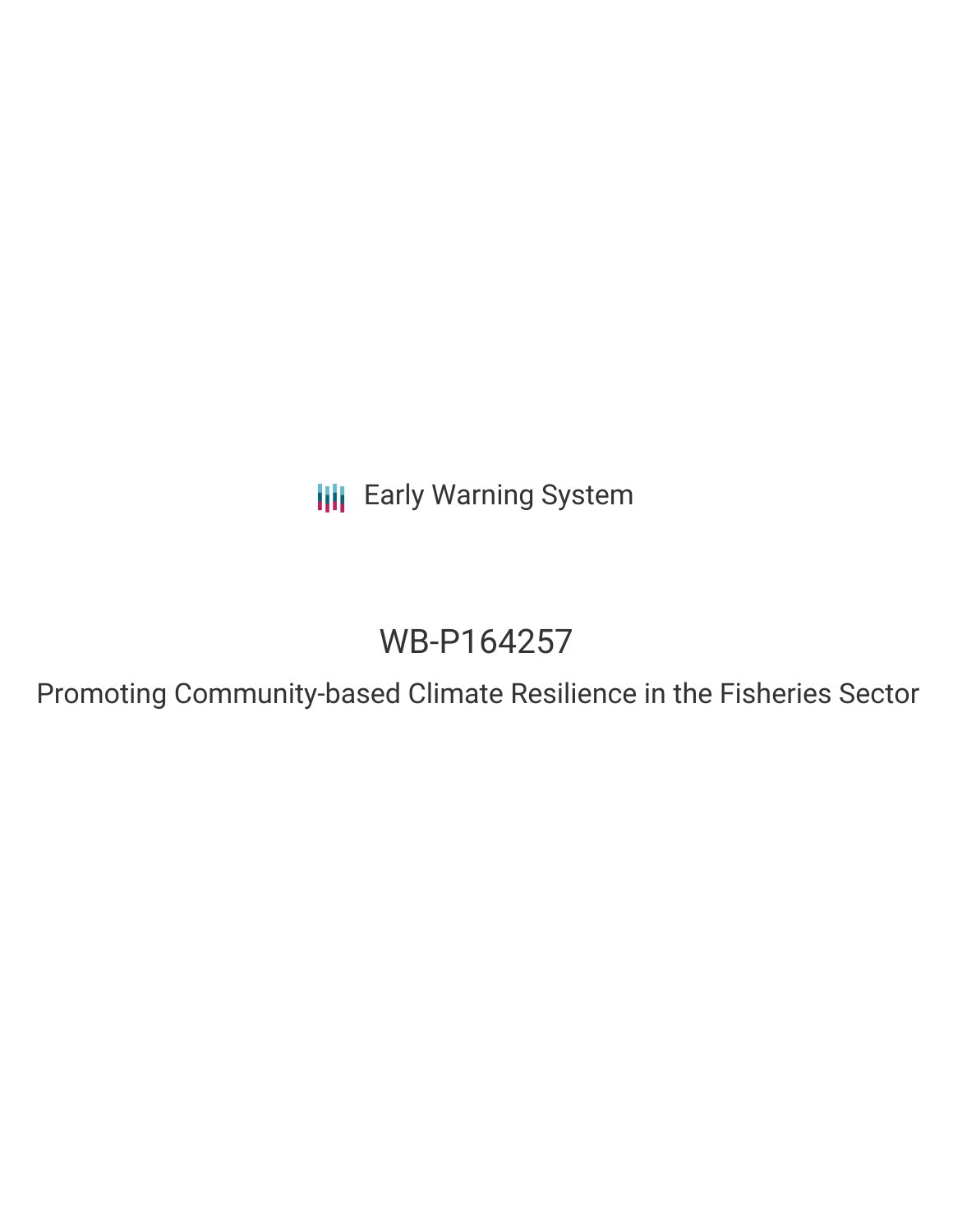

## Early Warning System Promoting Community-based Climate Resilience in the Fisheries Sector

#### **Quick Facts**

| <b>Countries</b>               | Jamaica                        |
|--------------------------------|--------------------------------|
| <b>Financial Institutions</b>  | World Bank (WB)                |
| <b>Status</b>                  | Active                         |
| <b>Bank Risk Rating</b>        | B                              |
| <b>Voting Date</b>             | 2018-03-07                     |
| <b>Borrower</b>                | Government of Jamaica          |
| <b>Sectors</b>                 | <b>Climate and Environment</b> |
| <b>Investment Type(s)</b>      | Fund                           |
| <b>Investment Amount (USD)</b> | $$4.88$ million                |
| <b>Project Cost (USD)</b>      | $$4.88$ million                |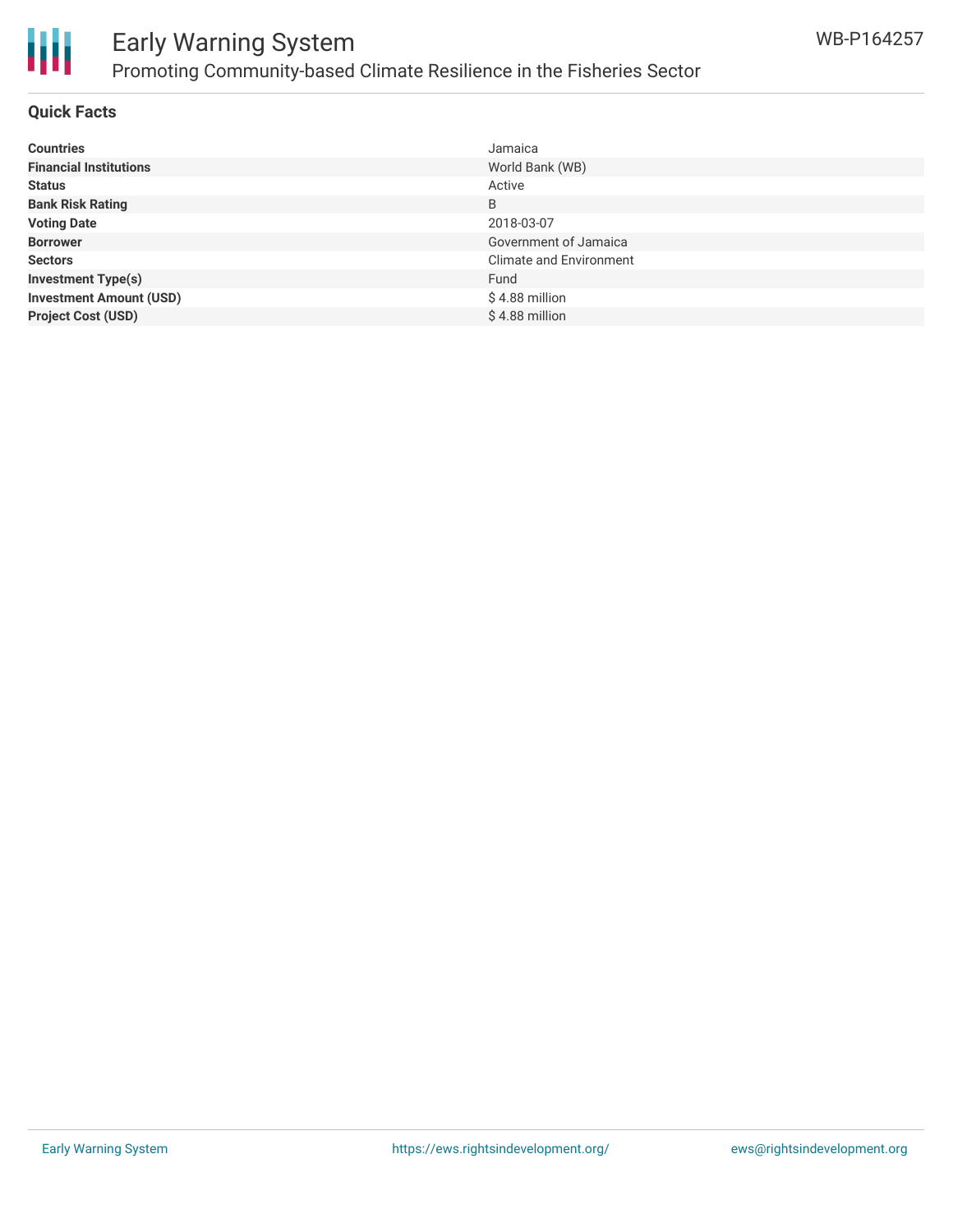

### **Project Description**

According to the bank, the development objective of the Promoting Community-based Climate Resilience in the Fisheries Sector Project for Jamaica is to increase the adoption of climate resilient practices among targeted fishing and fish farming communities in Jamaica. The additional financing will finance following components: (i) strengthening the fisheries policy and regulatory framework; (ii) diversification and fisheries-based alternative livelihoods; (iii) capacity building and awareness raising; and (iv) project management and monitoring and evaluation (M and E)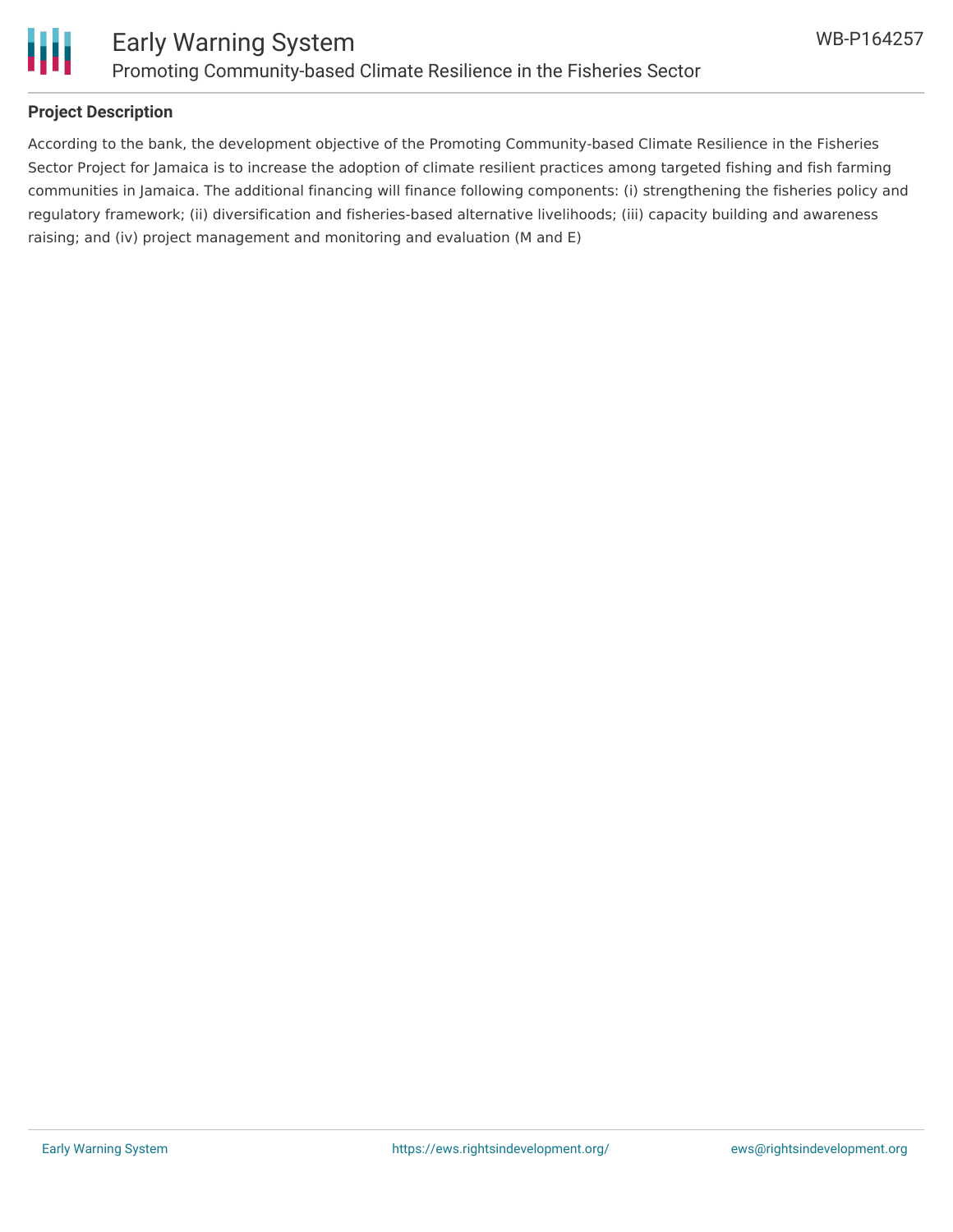

### Early Warning System Promoting Community-based Climate Resilience in the Fisheries Sector

### **Investment Description**

World Bank (WB)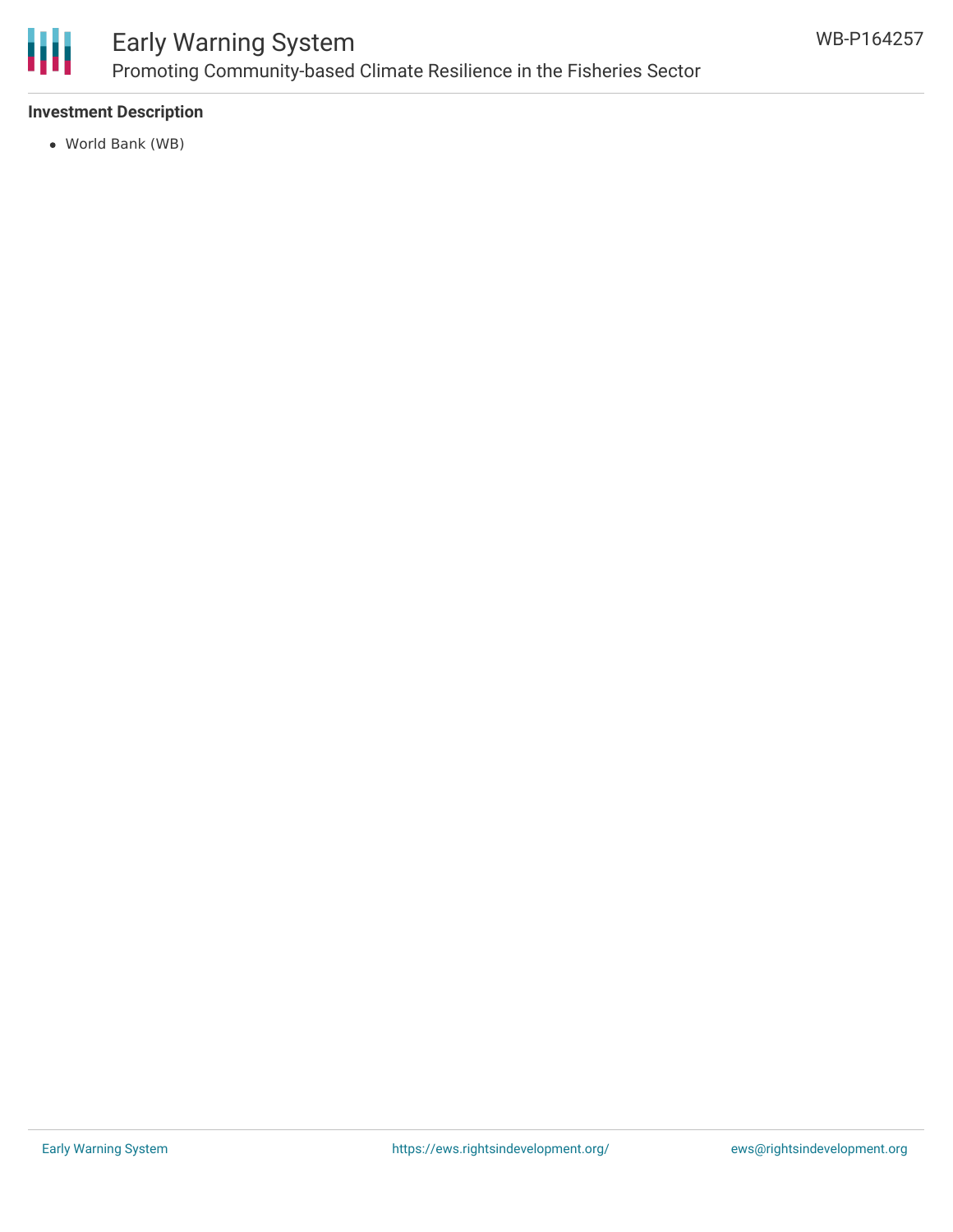

#### **Contact Information**

For more project information, contact:

Andrea Allen Title : Senior Project Analyst, Ministry of Finance Telephone No : 876-932-5462 Email : [andrea.allen@mof.gov.jm;](mailto:andrea.allen@mof.gov.jm;) or

Implementing Agency : Ministry of Industry, Commerce, Agriculture and Fisheries, Gilbert Kong Title : Director of Fisheries Telephone No : 876-967-1601 Email : [gakong@micaf.gov.jm](mailto:gakong@micaf.gov.jm)

#### ACCOUNTABILITY MECHANISM OF WORLD BANK

The World Bank Inspection Panel is the independent complaint mechanism and fact-finding body for people who believe they are likely to be, or have been, adversely affected by a World Bank-financed project. If you submit a complaint to the Inspection Panel, they may investigate to assess whether the World Bank is following its own policies and procedures for preventing harm to people or the environment. You can contact the Inspection Panel or submit a complaint by emailing ipanel@worldbank.org. You can learn more about the Inspection Panel and how to file a complaint at: http://ewebapps.worldbank.org/apps/ip/Pages/Home.aspx.